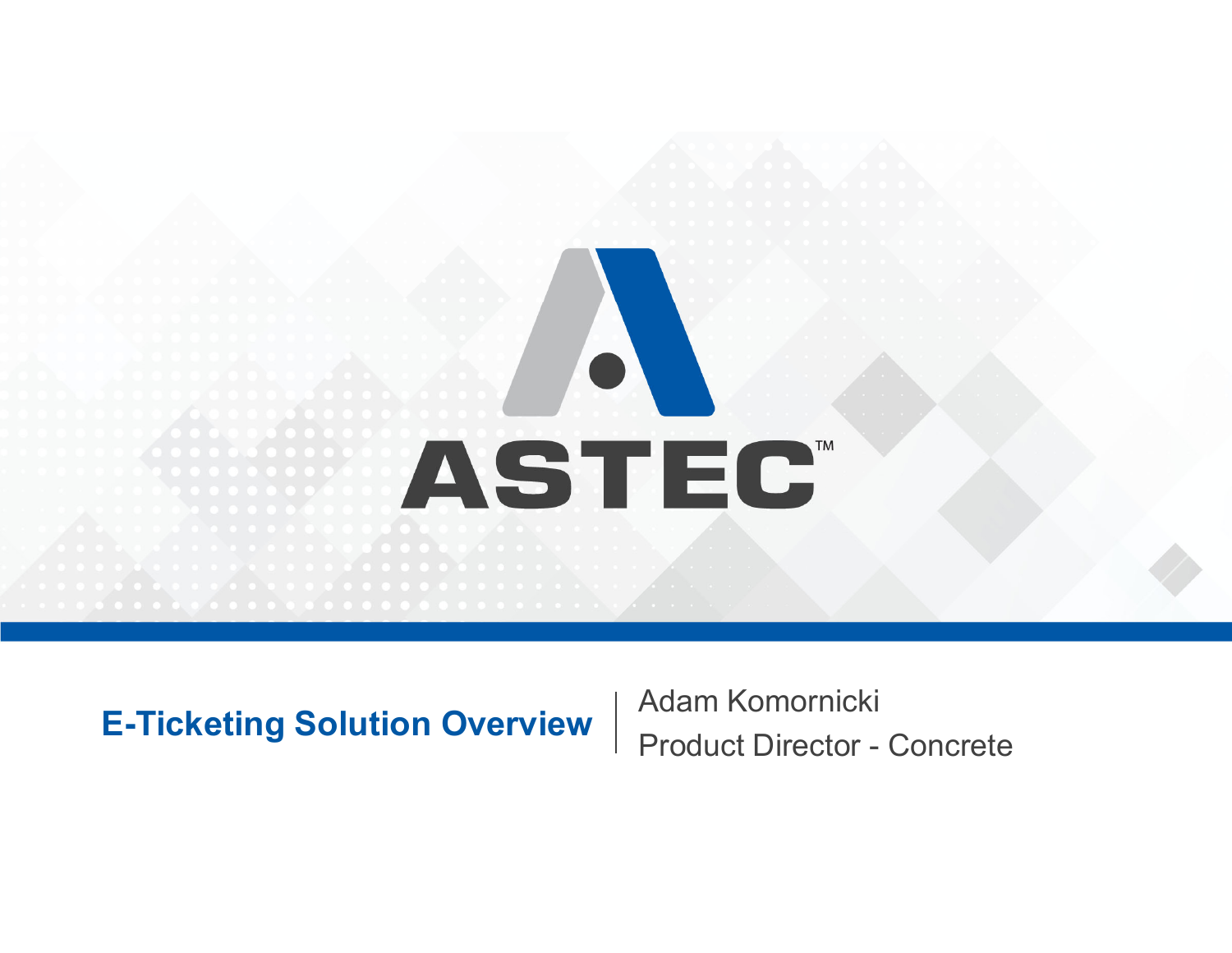## **Agenda**

- •Current state / 1<sup>st</sup> draft specs
- Solution Overview
- PC Client App
- E-Ticketing Cloud Portal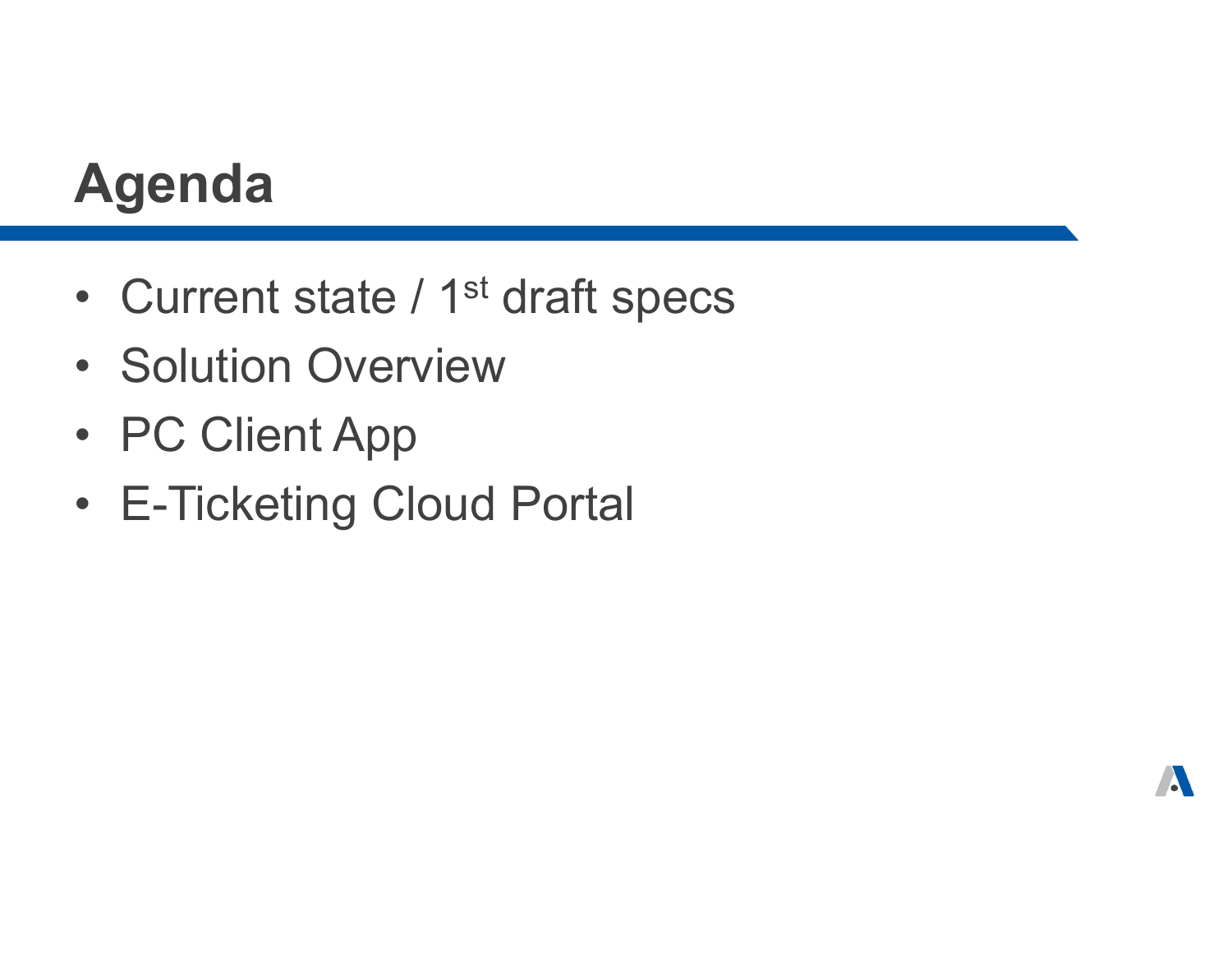## **WISDOT Eticket draft specifications**

#### •**109.1.4.3 Electronic Load Tickets**

• (1) Electronic load tickets may be provided as a substitute for printed tickets. Include the information as specified in **109.1.4.2** on each electronic ticket.

• (2) **Automatically generate** electronic tickets using a **system** that is **fully integrated** with the load-out scale system being used to weigh the material. Ensure data input cannot be altered and provide offline capabilities to prevent data loss.

• (3) Provide electronic tickets in **real-time** by allowing the **department access** to the tickets utilizing a **web-based** or app-based system compatible with iOS and Android.

• (4) Provide the capability to **record information and comments** on each ticket.

• (5) For each project ID and bid item, submit an **electronic daily summary** of the individual tickets daily as work is completed. In the daily summary, **include the unique information** for each individual load ticket. Provide the daily summary data in an **importable format**, such as .csv, .txt, or .xls.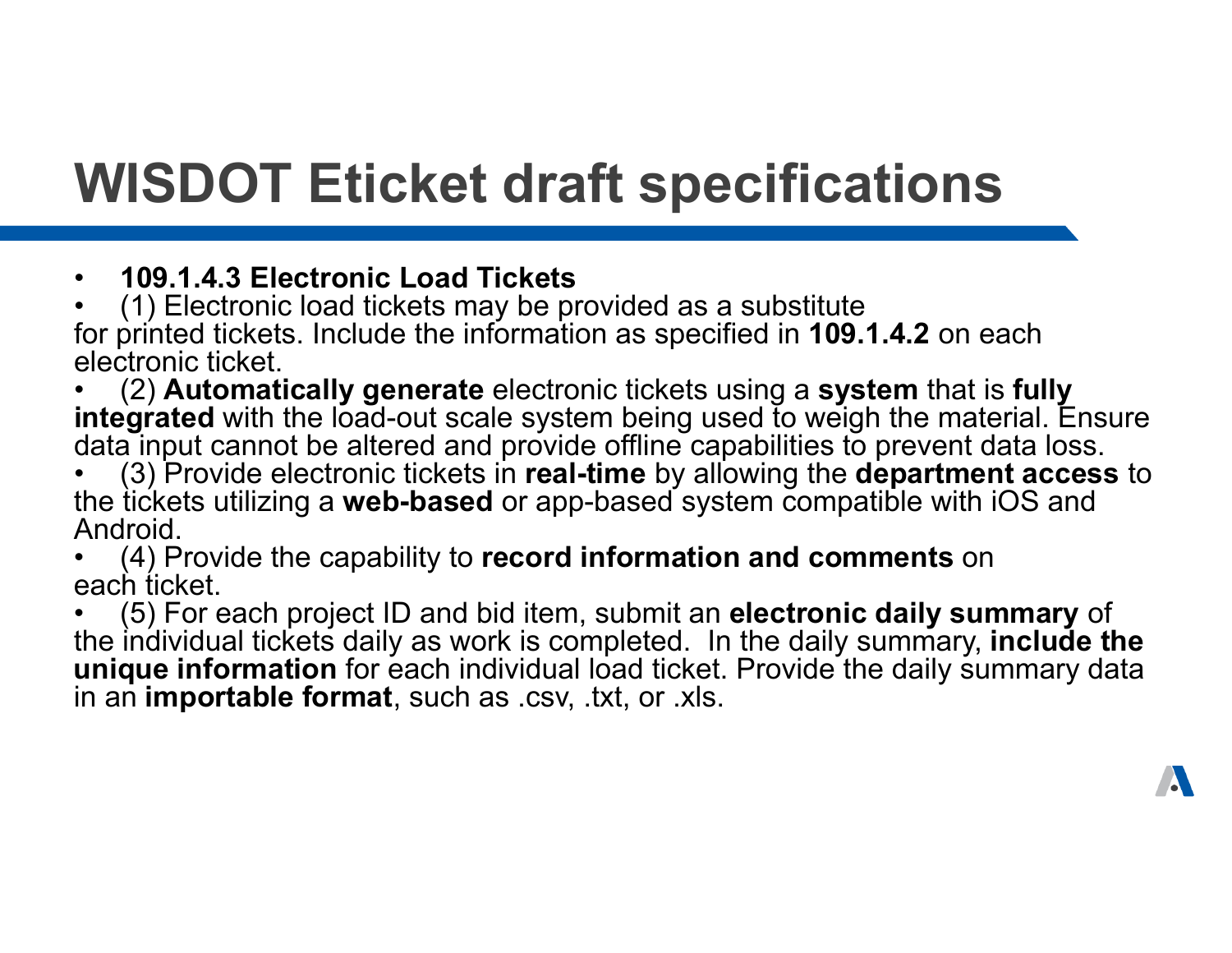#### **Current State**

- Email pdf of ticket
- Save pdf to a mapped drive
	- –E.g. Dropbox, Google Drive, Local network drive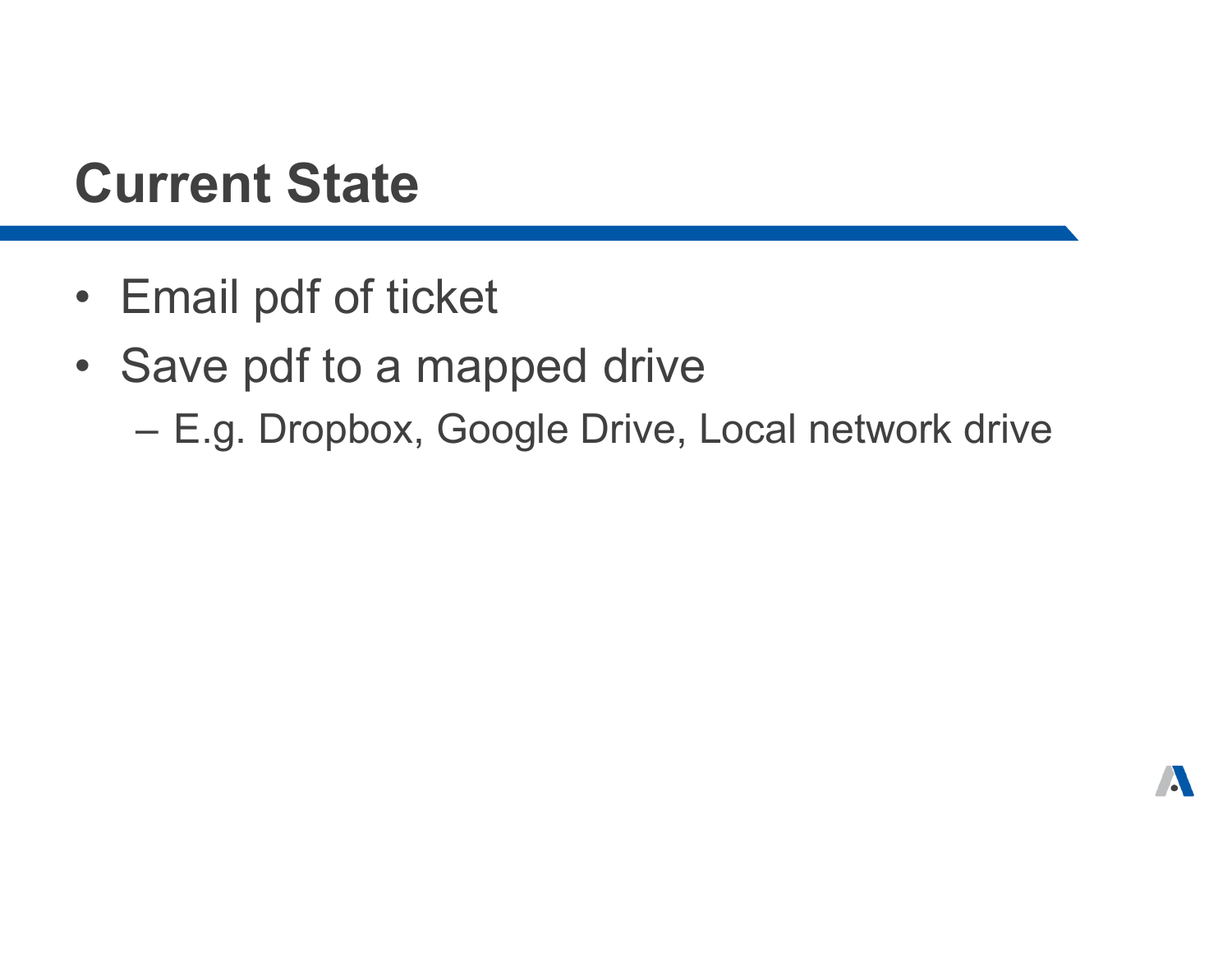#### **Solution Overview**

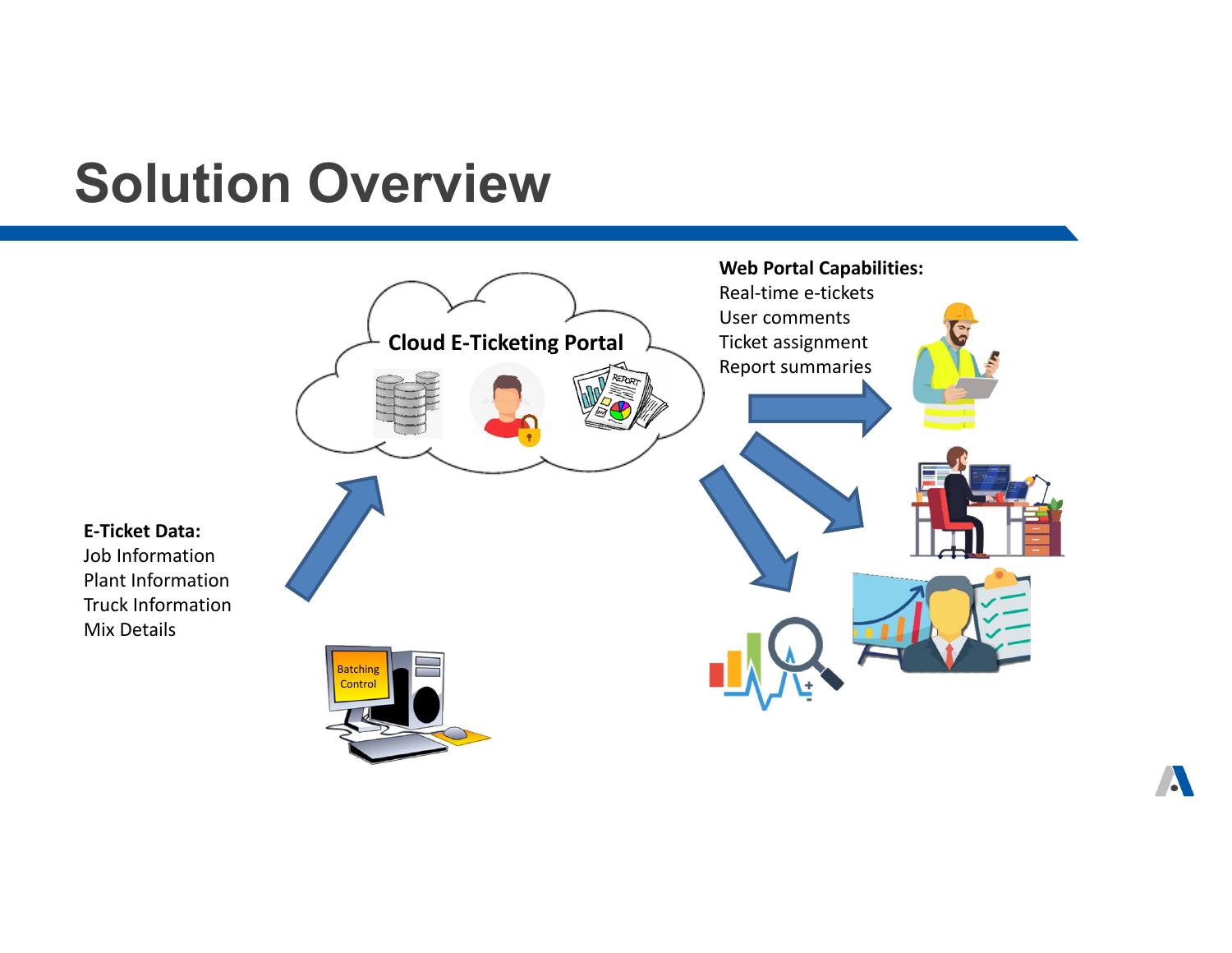## **Solution Walkthrough – PC Client App**

| <b>PLC Offline</b><br>Clear<br>Batch<br>View<br>Reset<br>Batch<br><b>Air Mix</b><br>100.%<br><b>Start Batch</b><br>n+<br>Batch<br><b>Manual Mode</b><br><b>Select Report for Printing</b><br>Batch<br><b>Print Report</b><br>10/22/2021<br>Q.<br>Auto<br>Ticket Daily<br>Monthly Yearly Get Usage Mixer Usage<br>yards<br>Lwr<br><b>Print</b> Tickets<br>Tilt I<br>Ticket<br><b>Units</b><br>M1 Wtr<br><b>Date</b><br>Time<br>Type<br>Job<br>Customer<br>Truck<br>Driver<br>Formula<br>Load<br>1295<br>10/22/2021 9:17<br>0<br>00124<br>2.00<br>Auto<br>Dameon<br>vards<br>10/22/2021 9:16<br>1294<br>00124<br>Auto<br>0<br>Dameon<br>2.00<br>yards<br>10/22/2021 9:15<br>1293<br>$\mathbf{0}$<br>00124<br>7.00<br>Auto<br>Dameon<br>vards<br>10/22/2021 9:12<br>1292<br>0<br>00124<br>3.00<br>Auto<br>Dameon<br>yards<br>10/22/2021 9:11<br>$\theta$<br>9.00<br>1291<br>Auto<br>Dameon<br>00124agg3<br>yards<br>10/22/2021 9:10<br>1290<br>$\theta$<br>00124agg3<br>1.00<br>Auto<br>Dameon<br>vards<br><b>Job Stack</b><br>10/22/2021 9:09<br>1289<br>0<br>00124agg3<br>7.00<br>Auto<br>Dameon<br>yards<br>10/22/2021 9:06<br>00124agg3<br>2.00<br>1288<br>Auto<br>Dameon<br>yards<br><sub>0</sub><br>10/22/2021 9:04<br>00124agg3<br>2.00<br>1287<br>Auto<br>Dameon<br>0<br>vards<br>10/22/2021 9:03<br>$\theta$<br>1286<br>7.00<br>Auto<br>Dameon<br>00124agg3<br>yards<br><b>Customers</b><br>10/22/2021 9:02<br>1285<br>Auto<br>0<br>Dameon<br>00124agg3<br>7.00<br>yards<br><b>Trucks</b><br>$\mathbf{0}$<br>noso.<br>10/21/2021 15:25<br>1283<br>Auto<br>Dameon<br>Sand M<br><b>The</b><br><b>Drivers</b><br><b>Display Selected Batch</b><br><b>Print Batch (Actuals only)</b><br><b>Save Batch As E-Ticket</b><br><b>Formulas</b><br><b>Print Batch (Complete)</b><br><b>Print Batch (No Details)</b><br><b>Tolerance</b><br>Note: Multiple tickets can be selected and then click on one of the Print commands to print all selected tickets.<br><b>Products</b><br>Use Ctrl-Click to select individual tickets, or use Shift-Click to select a group of tickets.<br><b>PC Config</b><br>See the operator manual for further instructions.<br><b>PLC Config</b><br>Day:<br>22<br><b>Print Batch Summary for this date:</b><br>Month:<br>10<br>2021<br>Year:<br>Help<br>Quit<br>$\mathbf x$<br>Delete all Batches before this date > | Menu              | <b>System Status</b> |  |  | <b>Start Batch</b> |  |  |  |
|-----------------------------------------------------------------------------------------------------------------------------------------------------------------------------------------------------------------------------------------------------------------------------------------------------------------------------------------------------------------------------------------------------------------------------------------------------------------------------------------------------------------------------------------------------------------------------------------------------------------------------------------------------------------------------------------------------------------------------------------------------------------------------------------------------------------------------------------------------------------------------------------------------------------------------------------------------------------------------------------------------------------------------------------------------------------------------------------------------------------------------------------------------------------------------------------------------------------------------------------------------------------------------------------------------------------------------------------------------------------------------------------------------------------------------------------------------------------------------------------------------------------------------------------------------------------------------------------------------------------------------------------------------------------------------------------------------------------------------------------------------------------------------------------------------------------------------------------------------------------------------------------------------------------------------------------------------------------------------------------------------------------------------------------------------------------------------------------------------------------------------------------------------------------------------------------------------------------------------------------------------------------------------------------------------------------------------------------------|-------------------|----------------------|--|--|--------------------|--|--|--|
|                                                                                                                                                                                                                                                                                                                                                                                                                                                                                                                                                                                                                                                                                                                                                                                                                                                                                                                                                                                                                                                                                                                                                                                                                                                                                                                                                                                                                                                                                                                                                                                                                                                                                                                                                                                                                                                                                                                                                                                                                                                                                                                                                                                                                                                                                                                                               | 09:47             |                      |  |  |                    |  |  |  |
|                                                                                                                                                                                                                                                                                                                                                                                                                                                                                                                                                                                                                                                                                                                                                                                                                                                                                                                                                                                                                                                                                                                                                                                                                                                                                                                                                                                                                                                                                                                                                                                                                                                                                                                                                                                                                                                                                                                                                                                                                                                                                                                                                                                                                                                                                                                                               | <b>Batch</b>      |                      |  |  |                    |  |  |  |
|                                                                                                                                                                                                                                                                                                                                                                                                                                                                                                                                                                                                                                                                                                                                                                                                                                                                                                                                                                                                                                                                                                                                                                                                                                                                                                                                                                                                                                                                                                                                                                                                                                                                                                                                                                                                                                                                                                                                                                                                                                                                                                                                                                                                                                                                                                                                               | <b>BatchView</b>  |                      |  |  |                    |  |  |  |
|                                                                                                                                                                                                                                                                                                                                                                                                                                                                                                                                                                                                                                                                                                                                                                                                                                                                                                                                                                                                                                                                                                                                                                                                                                                                                                                                                                                                                                                                                                                                                                                                                                                                                                                                                                                                                                                                                                                                                                                                                                                                                                                                                                                                                                                                                                                                               | 15,761.80         |                      |  |  |                    |  |  |  |
|                                                                                                                                                                                                                                                                                                                                                                                                                                                                                                                                                                                                                                                                                                                                                                                                                                                                                                                                                                                                                                                                                                                                                                                                                                                                                                                                                                                                                                                                                                                                                                                                                                                                                                                                                                                                                                                                                                                                                                                                                                                                                                                                                                                                                                                                                                                                               |                   |                      |  |  |                    |  |  |  |
|                                                                                                                                                                                                                                                                                                                                                                                                                                                                                                                                                                                                                                                                                                                                                                                                                                                                                                                                                                                                                                                                                                                                                                                                                                                                                                                                                                                                                                                                                                                                                                                                                                                                                                                                                                                                                                                                                                                                                                                                                                                                                                                                                                                                                                                                                                                                               | # 2367<br>z       |                      |  |  |                    |  |  |  |
|                                                                                                                                                                                                                                                                                                                                                                                                                                                                                                                                                                                                                                                                                                                                                                                                                                                                                                                                                                                                                                                                                                                                                                                                                                                                                                                                                                                                                                                                                                                                                                                                                                                                                                                                                                                                                                                                                                                                                                                                                                                                                                                                                                                                                                                                                                                                               |                   |                      |  |  |                    |  |  |  |
|                                                                                                                                                                                                                                                                                                                                                                                                                                                                                                                                                                                                                                                                                                                                                                                                                                                                                                                                                                                                                                                                                                                                                                                                                                                                                                                                                                                                                                                                                                                                                                                                                                                                                                                                                                                                                                                                                                                                                                                                                                                                                                                                                                                                                                                                                                                                               | <b>Bin Map</b>    |                      |  |  |                    |  |  |  |
|                                                                                                                                                                                                                                                                                                                                                                                                                                                                                                                                                                                                                                                                                                                                                                                                                                                                                                                                                                                                                                                                                                                                                                                                                                                                                                                                                                                                                                                                                                                                                                                                                                                                                                                                                                                                                                                                                                                                                                                                                                                                                                                                                                                                                                                                                                                                               | <b>Silo Level</b> |                      |  |  |                    |  |  |  |
|                                                                                                                                                                                                                                                                                                                                                                                                                                                                                                                                                                                                                                                                                                                                                                                                                                                                                                                                                                                                                                                                                                                                                                                                                                                                                                                                                                                                                                                                                                                                                                                                                                                                                                                                                                                                                                                                                                                                                                                                                                                                                                                                                                                                                                                                                                                                               | Incoming          |                      |  |  |                    |  |  |  |
|                                                                                                                                                                                                                                                                                                                                                                                                                                                                                                                                                                                                                                                                                                                                                                                                                                                                                                                                                                                                                                                                                                                                                                                                                                                                                                                                                                                                                                                                                                                                                                                                                                                                                                                                                                                                                                                                                                                                                                                                                                                                                                                                                                                                                                                                                                                                               | <b>Reports</b>    |                      |  |  |                    |  |  |  |
|                                                                                                                                                                                                                                                                                                                                                                                                                                                                                                                                                                                                                                                                                                                                                                                                                                                                                                                                                                                                                                                                                                                                                                                                                                                                                                                                                                                                                                                                                                                                                                                                                                                                                                                                                                                                                                                                                                                                                                                                                                                                                                                                                                                                                                                                                                                                               |                   |                      |  |  |                    |  |  |  |
|                                                                                                                                                                                                                                                                                                                                                                                                                                                                                                                                                                                                                                                                                                                                                                                                                                                                                                                                                                                                                                                                                                                                                                                                                                                                                                                                                                                                                                                                                                                                                                                                                                                                                                                                                                                                                                                                                                                                                                                                                                                                                                                                                                                                                                                                                                                                               | <b>Jobs</b>       |                      |  |  |                    |  |  |  |
|                                                                                                                                                                                                                                                                                                                                                                                                                                                                                                                                                                                                                                                                                                                                                                                                                                                                                                                                                                                                                                                                                                                                                                                                                                                                                                                                                                                                                                                                                                                                                                                                                                                                                                                                                                                                                                                                                                                                                                                                                                                                                                                                                                                                                                                                                                                                               |                   |                      |  |  |                    |  |  |  |
|                                                                                                                                                                                                                                                                                                                                                                                                                                                                                                                                                                                                                                                                                                                                                                                                                                                                                                                                                                                                                                                                                                                                                                                                                                                                                                                                                                                                                                                                                                                                                                                                                                                                                                                                                                                                                                                                                                                                                                                                                                                                                                                                                                                                                                                                                                                                               |                   |                      |  |  |                    |  |  |  |
|                                                                                                                                                                                                                                                                                                                                                                                                                                                                                                                                                                                                                                                                                                                                                                                                                                                                                                                                                                                                                                                                                                                                                                                                                                                                                                                                                                                                                                                                                                                                                                                                                                                                                                                                                                                                                                                                                                                                                                                                                                                                                                                                                                                                                                                                                                                                               |                   |                      |  |  |                    |  |  |  |
|                                                                                                                                                                                                                                                                                                                                                                                                                                                                                                                                                                                                                                                                                                                                                                                                                                                                                                                                                                                                                                                                                                                                                                                                                                                                                                                                                                                                                                                                                                                                                                                                                                                                                                                                                                                                                                                                                                                                                                                                                                                                                                                                                                                                                                                                                                                                               |                   |                      |  |  |                    |  |  |  |
|                                                                                                                                                                                                                                                                                                                                                                                                                                                                                                                                                                                                                                                                                                                                                                                                                                                                                                                                                                                                                                                                                                                                                                                                                                                                                                                                                                                                                                                                                                                                                                                                                                                                                                                                                                                                                                                                                                                                                                                                                                                                                                                                                                                                                                                                                                                                               |                   |                      |  |  |                    |  |  |  |
|                                                                                                                                                                                                                                                                                                                                                                                                                                                                                                                                                                                                                                                                                                                                                                                                                                                                                                                                                                                                                                                                                                                                                                                                                                                                                                                                                                                                                                                                                                                                                                                                                                                                                                                                                                                                                                                                                                                                                                                                                                                                                                                                                                                                                                                                                                                                               |                   |                      |  |  |                    |  |  |  |
|                                                                                                                                                                                                                                                                                                                                                                                                                                                                                                                                                                                                                                                                                                                                                                                                                                                                                                                                                                                                                                                                                                                                                                                                                                                                                                                                                                                                                                                                                                                                                                                                                                                                                                                                                                                                                                                                                                                                                                                                                                                                                                                                                                                                                                                                                                                                               |                   |                      |  |  |                    |  |  |  |
|                                                                                                                                                                                                                                                                                                                                                                                                                                                                                                                                                                                                                                                                                                                                                                                                                                                                                                                                                                                                                                                                                                                                                                                                                                                                                                                                                                                                                                                                                                                                                                                                                                                                                                                                                                                                                                                                                                                                                                                                                                                                                                                                                                                                                                                                                                                                               |                   |                      |  |  |                    |  |  |  |
|                                                                                                                                                                                                                                                                                                                                                                                                                                                                                                                                                                                                                                                                                                                                                                                                                                                                                                                                                                                                                                                                                                                                                                                                                                                                                                                                                                                                                                                                                                                                                                                                                                                                                                                                                                                                                                                                                                                                                                                                                                                                                                                                                                                                                                                                                                                                               |                   |                      |  |  |                    |  |  |  |
|                                                                                                                                                                                                                                                                                                                                                                                                                                                                                                                                                                                                                                                                                                                                                                                                                                                                                                                                                                                                                                                                                                                                                                                                                                                                                                                                                                                                                                                                                                                                                                                                                                                                                                                                                                                                                                                                                                                                                                                                                                                                                                                                                                                                                                                                                                                                               |                   |                      |  |  |                    |  |  |  |
|                                                                                                                                                                                                                                                                                                                                                                                                                                                                                                                                                                                                                                                                                                                                                                                                                                                                                                                                                                                                                                                                                                                                                                                                                                                                                                                                                                                                                                                                                                                                                                                                                                                                                                                                                                                                                                                                                                                                                                                                                                                                                                                                                                                                                                                                                                                                               |                   |                      |  |  |                    |  |  |  |
|                                                                                                                                                                                                                                                                                                                                                                                                                                                                                                                                                                                                                                                                                                                                                                                                                                                                                                                                                                                                                                                                                                                                                                                                                                                                                                                                                                                                                                                                                                                                                                                                                                                                                                                                                                                                                                                                                                                                                                                                                                                                                                                                                                                                                                                                                                                                               |                   |                      |  |  |                    |  |  |  |
|                                                                                                                                                                                                                                                                                                                                                                                                                                                                                                                                                                                                                                                                                                                                                                                                                                                                                                                                                                                                                                                                                                                                                                                                                                                                                                                                                                                                                                                                                                                                                                                                                                                                                                                                                                                                                                                                                                                                                                                                                                                                                                                                                                                                                                                                                                                                               |                   |                      |  |  |                    |  |  |  |
|                                                                                                                                                                                                                                                                                                                                                                                                                                                                                                                                                                                                                                                                                                                                                                                                                                                                                                                                                                                                                                                                                                                                                                                                                                                                                                                                                                                                                                                                                                                                                                                                                                                                                                                                                                                                                                                                                                                                                                                                                                                                                                                                                                                                                                                                                                                                               |                   |                      |  |  |                    |  |  |  |
|                                                                                                                                                                                                                                                                                                                                                                                                                                                                                                                                                                                                                                                                                                                                                                                                                                                                                                                                                                                                                                                                                                                                                                                                                                                                                                                                                                                                                                                                                                                                                                                                                                                                                                                                                                                                                                                                                                                                                                                                                                                                                                                                                                                                                                                                                                                                               |                   |                      |  |  |                    |  |  |  |
|                                                                                                                                                                                                                                                                                                                                                                                                                                                                                                                                                                                                                                                                                                                                                                                                                                                                                                                                                                                                                                                                                                                                                                                                                                                                                                                                                                                                                                                                                                                                                                                                                                                                                                                                                                                                                                                                                                                                                                                                                                                                                                                                                                                                                                                                                                                                               |                   |                      |  |  |                    |  |  |  |
|                                                                                                                                                                                                                                                                                                                                                                                                                                                                                                                                                                                                                                                                                                                                                                                                                                                                                                                                                                                                                                                                                                                                                                                                                                                                                                                                                                                                                                                                                                                                                                                                                                                                                                                                                                                                                                                                                                                                                                                                                                                                                                                                                                                                                                                                                                                                               |                   |                      |  |  |                    |  |  |  |
|                                                                                                                                                                                                                                                                                                                                                                                                                                                                                                                                                                                                                                                                                                                                                                                                                                                                                                                                                                                                                                                                                                                                                                                                                                                                                                                                                                                                                                                                                                                                                                                                                                                                                                                                                                                                                                                                                                                                                                                                                                                                                                                                                                                                                                                                                                                                               |                   |                      |  |  |                    |  |  |  |
|                                                                                                                                                                                                                                                                                                                                                                                                                                                                                                                                                                                                                                                                                                                                                                                                                                                                                                                                                                                                                                                                                                                                                                                                                                                                                                                                                                                                                                                                                                                                                                                                                                                                                                                                                                                                                                                                                                                                                                                                                                                                                                                                                                                                                                                                                                                                               |                   |                      |  |  |                    |  |  |  |
|                                                                                                                                                                                                                                                                                                                                                                                                                                                                                                                                                                                                                                                                                                                                                                                                                                                                                                                                                                                                                                                                                                                                                                                                                                                                                                                                                                                                                                                                                                                                                                                                                                                                                                                                                                                                                                                                                                                                                                                                                                                                                                                                                                                                                                                                                                                                               |                   |                      |  |  |                    |  |  |  |
|                                                                                                                                                                                                                                                                                                                                                                                                                                                                                                                                                                                                                                                                                                                                                                                                                                                                                                                                                                                                                                                                                                                                                                                                                                                                                                                                                                                                                                                                                                                                                                                                                                                                                                                                                                                                                                                                                                                                                                                                                                                                                                                                                                                                                                                                                                                                               |                   |                      |  |  |                    |  |  |  |
|                                                                                                                                                                                                                                                                                                                                                                                                                                                                                                                                                                                                                                                                                                                                                                                                                                                                                                                                                                                                                                                                                                                                                                                                                                                                                                                                                                                                                                                                                                                                                                                                                                                                                                                                                                                                                                                                                                                                                                                                                                                                                                                                                                                                                                                                                                                                               |                   |                      |  |  |                    |  |  |  |

#### **Integration with Astec Batching Controls**

- $\bullet$ • Batch data can be "published" as an e-ticket to be sent to the cloud <sup>e</sup>‐ticketing system
- $\bullet$  All info in section 109.1.4.2 of the Wisconsin DOT 109 Measurement and Payment document is provided in the e-ticket data
- $\bullet$ • Batch data is stored within the batching software in a tamper‐proof way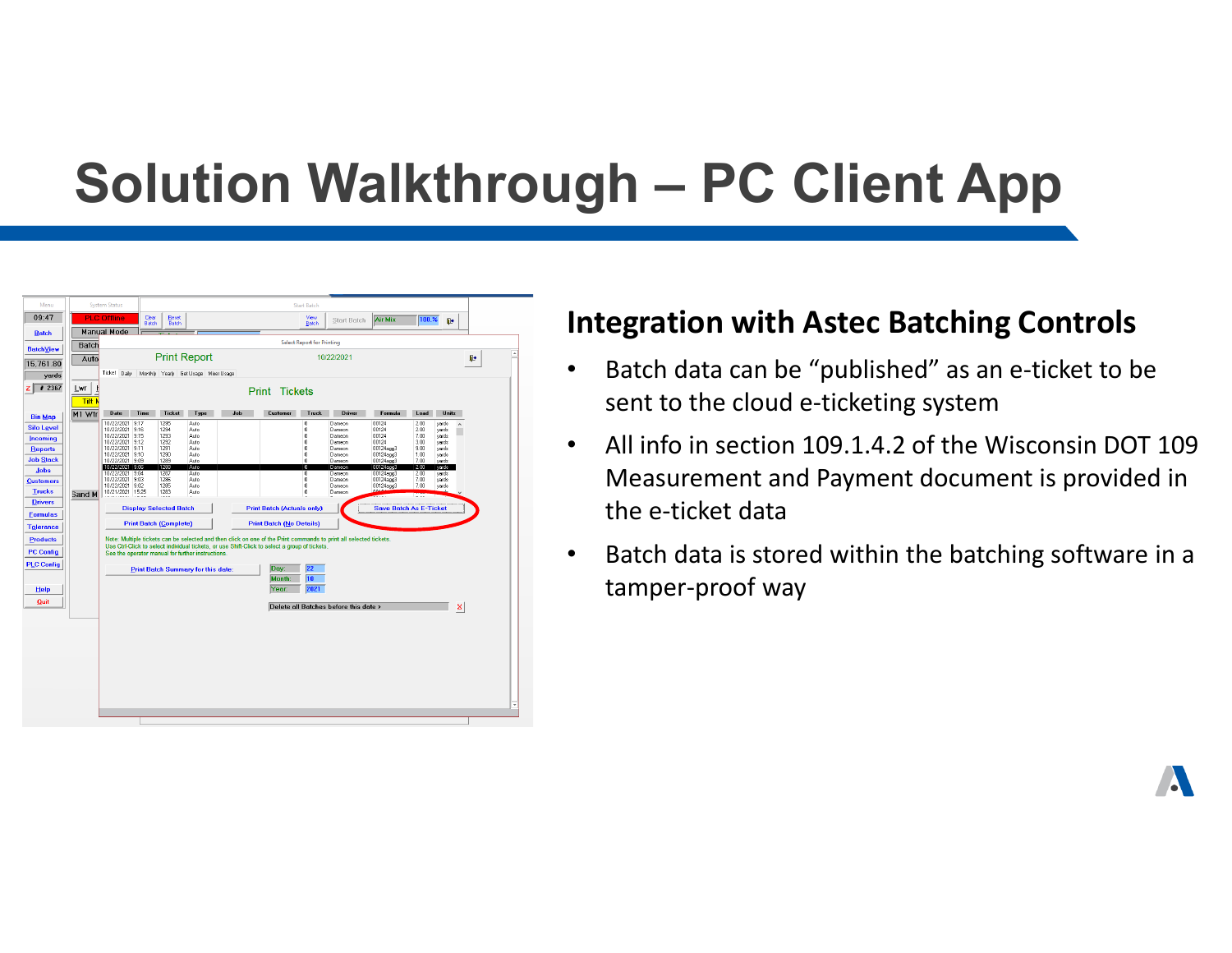## **Solution Walkthrough – PC Client App**

|   | A Astec Cloud Connector |          |               |          |                  |                                                                                  |          |               |                           |         |                |      | - 10<br>$\times$<br>$\sim$ |
|---|-------------------------|----------|---------------|----------|------------------|----------------------------------------------------------------------------------|----------|---------------|---------------------------|---------|----------------|------|----------------------------|
| Ξ | <b>Ticket Data</b>      |          |               |          |                  | <b>Ticket Detailed Data</b>                                                      |          |               |                           |         |                |      |                            |
|   | Primary Key             | Plant ID | Ticket Number | Truck ID | Load Size        | Batch Primary Key Type ID Type Sequence Name Target Actual Units Percent Moistur |          |               |                           |         |                |      |                            |
|   | $\frac{1}{32}$          | WOC 2019 | 1275          | $\circ$  | 6                | $+ 32$                                                                           |          | $\mathbb{R}$  | Sand 9490 9400 22 6.4     |         |                |      |                            |
|   |                         |          |               |          |                  | 32                                                                               | n.       | $\vert$ 2     | #1 Stone 9340 9360 22 4.8 |         |                |      |                            |
|   |                         |          |               |          |                  | 32                                                                               | n.       | $\vert$ 3     | #2 Stone 1800 1740 22 1   |         |                |      |                            |
|   |                         |          |               |          |                  | 32                                                                               | $\Delta$ | A.            | Fly Ash 0                 |         | $\circ$        | 2200 |                            |
|   |                         |          |               |          |                  | 32                                                                               | $\Delta$ | ls.           | Buzzi                     |         | 2100 2095 22 0 |      |                            |
|   |                         |          |               |          |                  | 32                                                                               | 6        | 6             | Water                     | $\circ$ | <b>b</b>       | 50   |                            |
|   |                         |          |               |          |                  | 32                                                                               | 5        | $\frac{1}{2}$ | Calcium 10.8 11 20 0      |         |                |      |                            |
|   |                         |          |               |          |                  |                                                                                  |          |               |                           |         |                |      |                            |
|   |                         |          |               |          |                  |                                                                                  |          |               |                           |         |                |      |                            |
|   |                         |          |               |          |                  |                                                                                  |          |               |                           |         |                |      |                            |
|   |                         |          |               |          |                  |                                                                                  |          |               |                           |         |                |      |                            |
|   |                         |          |               |          |                  |                                                                                  |          |               |                           |         |                |      |                            |
|   |                         |          |               |          |                  |                                                                                  |          |               |                           |         |                |      |                            |
|   |                         |          |               |          |                  |                                                                                  |          |               |                           |         |                |      |                            |
|   |                         |          |               |          |                  | ASTEC <sup>®</sup>                                                               |          |               |                           |         |                |      |                            |
|   |                         |          |               |          |                  |                                                                                  |          |               |                           |         |                |      |                            |
|   |                         |          |               |          | Airec Inc @ 2021 |                                                                                  |          |               |                           |         |                |      |                            |

#### **Integration with Astec Batching Controls**

- $\bullet$ • Cloud Connector app runs along the batch control and accesses a local <sup>e</sup>‐ticketing database
- $\bullet$ • Scans the e-ticketing database to detect new etickets and sends to the cloud <sup>e</sup>‐ticketing system
- •• Bulk uploads e-tickets once internet connection has been restored after a loss of connection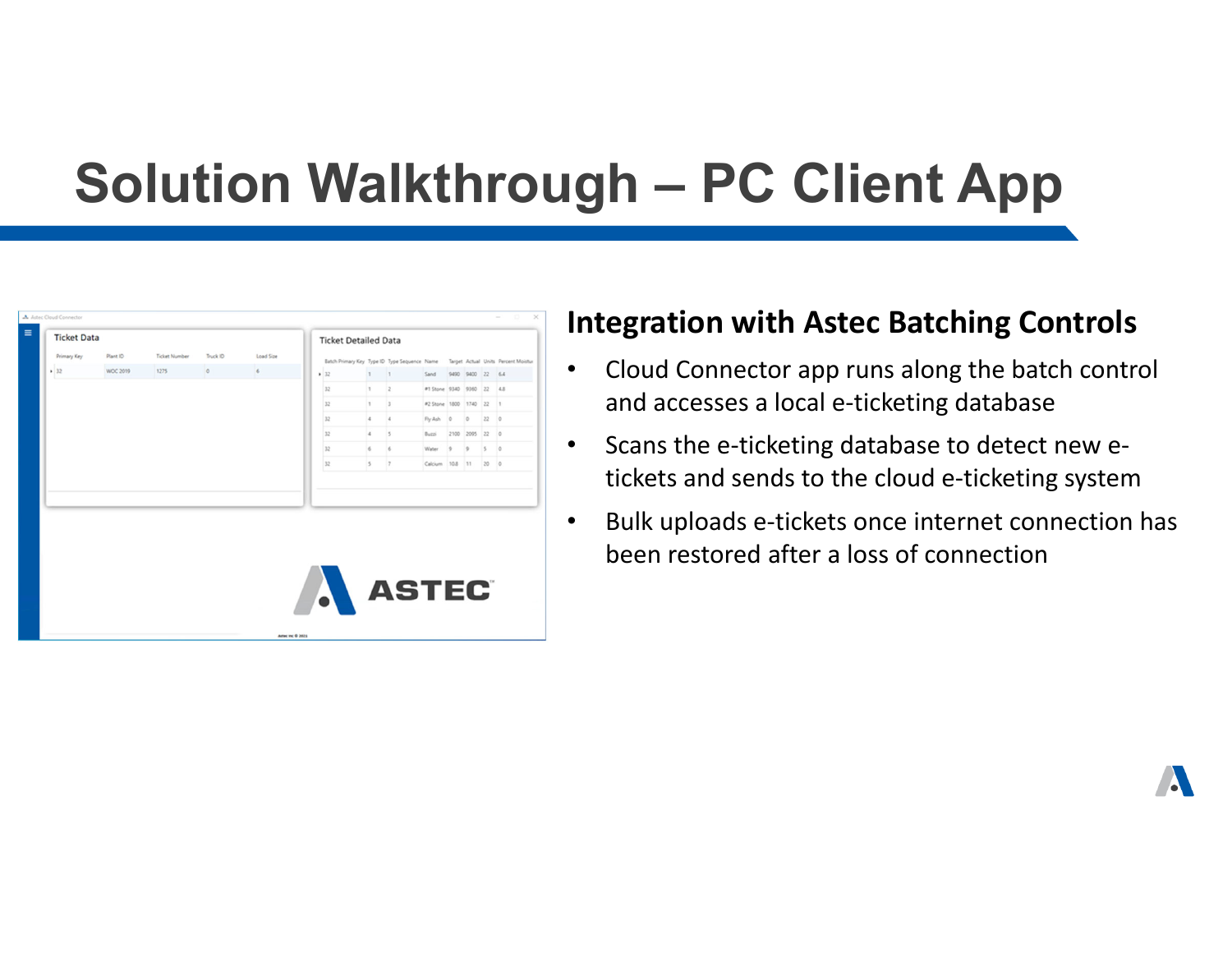

#### **Cloud E ‐Ticketing System – Login Page**

- • Accounts are created for each company and users will register within a company account
- • Accessible from PC, phone, tablet, etc – anything with a web browser and internet connection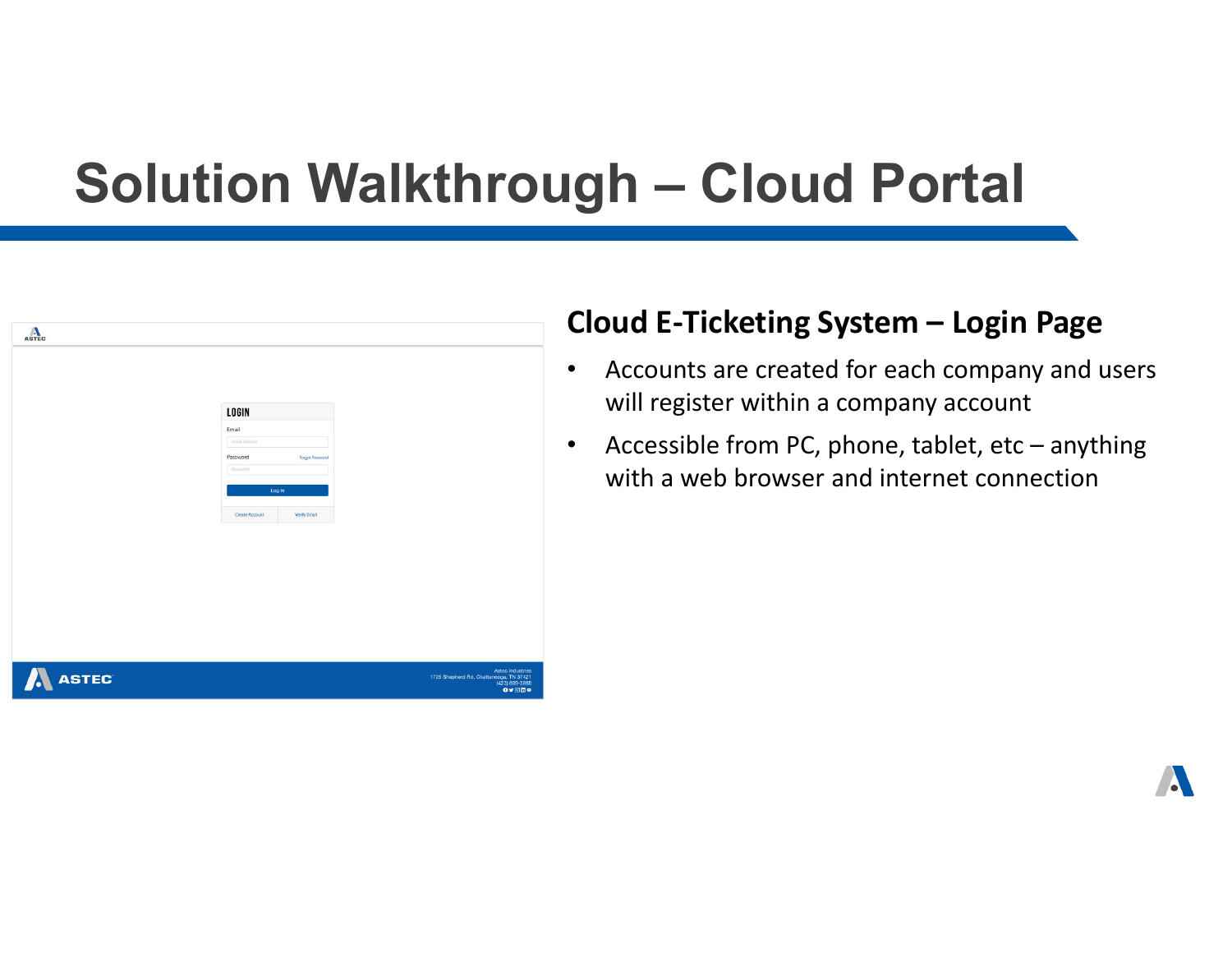| $\Lambda$            |                       | <b>TICKETS</b>           | <b>REPORTS</b> | <b>ACCOUNT</b>                                                                    | COMPANY        | HELP      |                        |                                         | Logout                                                     |
|----------------------|-----------------------|--------------------------|----------------|-----------------------------------------------------------------------------------|----------------|-----------|------------------------|-----------------------------------------|------------------------------------------------------------|
| <b>TICKETS</b>       |                       |                          |                |                                                                                   |                |           |                        |                                         |                                                            |
| <b>Start Date</b>    |                       |                          |                | <b>End Date</b>                                                                   |                | Plant     |                        | <b>Ticket Status</b>                    |                                                            |
| 12/01/2021           |                       |                          |                | 12/22/2021                                                                        |                | Select    | Select<br>$\checkmark$ |                                         | $\checkmark$                                               |
|                      |                       |                          |                | Search by Ticket No., Truck No., Delivery Type, Customer ID, Job ID, or Hauler ID | $\alpha$       |           |                        |                                         |                                                            |
|                      | $\downarrow$ Ticket # | Scan Type                | Truck #        | Delivery Type                                                                     | Plant          | Customer  | Job                    | Hauler                                  | Time                                                       |
| $\checkmark$         | 2738990               | 90                       | 225            | Inbound                                                                           | Columbia Plant | 10471     | CHAPIN PRESBY          |                                         | 12/13<br>12:10                                             |
| $\ddot{}$            | 738991                | 90                       | CAMP223        | Inbound                                                                           | Columbia Plant | 10471     | CHAPIN PRESBY          |                                         | 12/13<br>12/22                                             |
| $\checkmark$         | 738992                | 90                       | LABS0          | Inbound                                                                           | Columbia Plant | 15861     | WOODLANDS CROSS        |                                         | 12/13<br>12:28                                             |
| $\ddot{}$            | 738993                | 90                       | INLINE         | Inbound                                                                           | Columbia Plant | 15861     | WOODLANDS CROSS        |                                         | 12/13<br>12:42                                             |
| $\sim$               | 738994                | ĵπ,                      | CAMP224        | Inbound                                                                           | Columbia Plant | 10471     | CHAPIN PRESBY          |                                         | 12/13<br>12:45                                             |
| $\sim$               | 738995                | ×                        | 318            | Inbound                                                                           | Columbia Plant | CRJACKSON | 21031                  |                                         | 12/13<br>1250                                              |
| $\vee$               | 738996                | 90                       | LC6            | Inbound                                                                           | Columbia Plant | 11235     | P2100288               |                                         | 12/13<br>1251                                              |
| $\checkmark$         | 738997                | 90                       | CAMP222        | Inbound                                                                           | Columbia Plant | 10471     | <b>CHAPIN PRESBY</b>   |                                         | 12/13                                                      |
| $\ddot{}$            | 738998                | $\langle \alpha \rangle$ | LAB45          | Inbound                                                                           | Columbia Plant | 15861     | WOODLANDS CROSS        |                                         | 1253<br>12/13                                              |
|                      |                       |                          |                |                                                                                   |                |           |                        |                                         | 13.08<br>12/13                                             |
| $\sim$               | 738999                | 90                       | INLINE         | Inbound                                                                           | Columbia Plant | 15861     | WOODLANDS CROSS        |                                         | 13:14<br>12/13                                             |
| $\checkmark$         | 739000                | 減                        | 118            | Inbound                                                                           | Columbia Plant | 10471     | <b>CHAPIN PRESBY</b>   | CAMPENELLA                              | 13:16                                                      |
| $\checkmark$         | 739001                | 90                       | LAB16          | Inbound                                                                           | Columbia Plant | 15861     | WOODLANDS CROSS        |                                         | 12/13<br>13:20                                             |
| $\checkmark$         | @739002               | N                        | LAB33          | Inbound                                                                           | Columbia Plant | 15861     | WOODLANDS CROSS        |                                         | 12/13<br>13:23                                             |
| $\ddot{\phantom{0}}$ | 739003                | 90                       | <b>LAB27</b>   | Inbound                                                                           | Columbia Plant | 15861     | WOODLANDS CROSS        |                                         | 12/13<br>13:25                                             |
| $\ddot{}$            | 739004                | 90                       | LAB31          | Inbound                                                                           | Columbia Plant | 15861     | WOODLANDS CROSS        |                                         | 12/13<br>13:35                                             |
|                      |                       |                          |                |                                                                                   |                |           |                        | Previous                                | $3-1$<br>Next                                              |
|                      |                       |                          |                |                                                                                   |                |           |                        |                                         | 1-15 of 50                                                 |
|                      | <b>ASTEC</b>          |                          |                |                                                                                   |                |           |                        | 1725 Shepherd Rd, Chattanoega, TN 37421 | Astec Industries<br>(423) 899-5898<br>$0 \vee 0 \square 0$ |

#### **Cloud E ‐Ticketing System – Ticket List Page**

- • Lists all tickets the user has access to or has been assigned
- $\bullet$  Filters available to isolate specific tickets or groups of tickets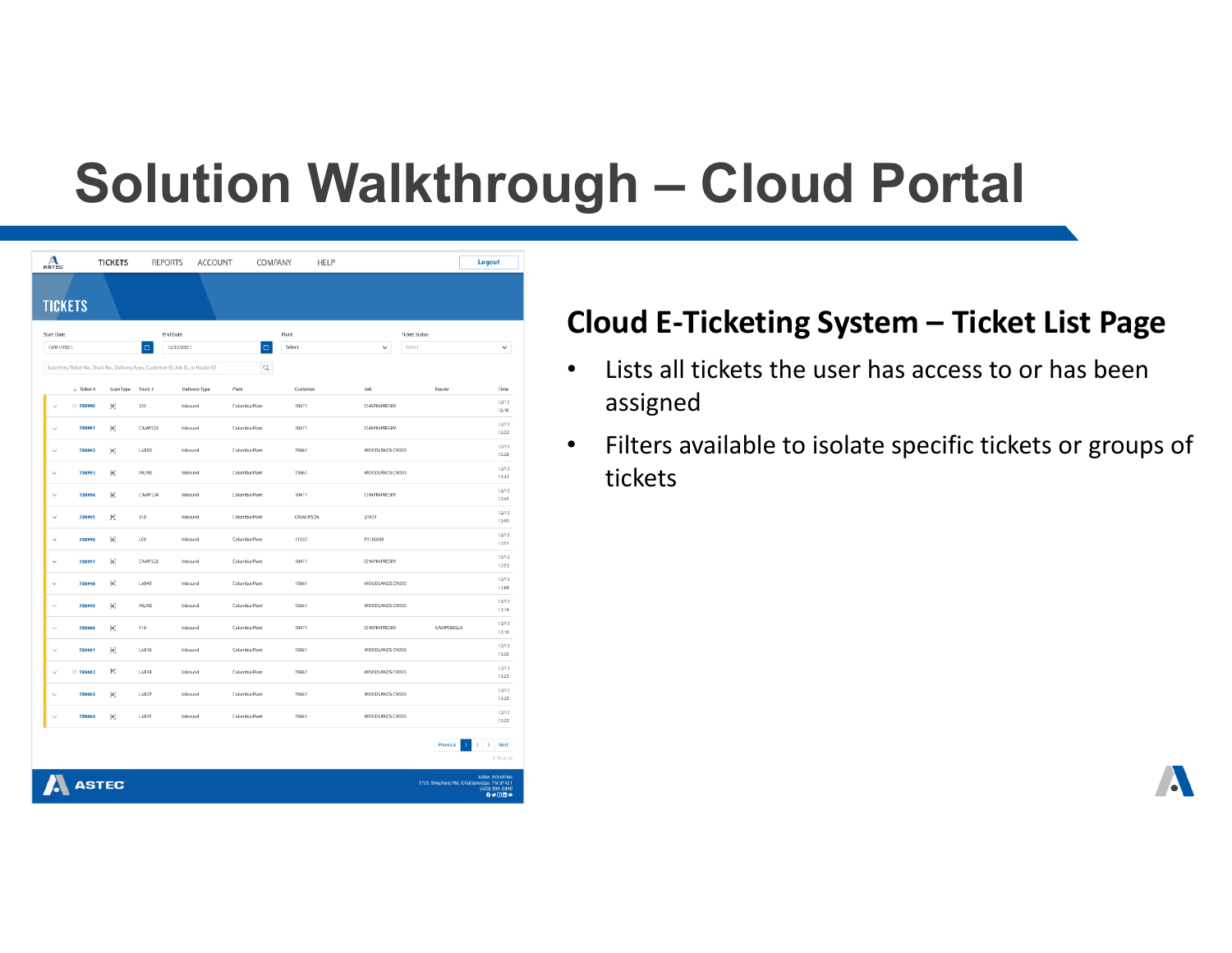| $\Lambda$               |                                                       | <b>TICKETS</b>                                  | <b>REPORTS</b> | <b>ACCOUNT</b>                                                                                            | COMPANY                                     | <b>HELP</b>                                        |                            |                   | Logout                         |
|-------------------------|-------------------------------------------------------|-------------------------------------------------|----------------|-----------------------------------------------------------------------------------------------------------|---------------------------------------------|----------------------------------------------------|----------------------------|-------------------|--------------------------------|
| <b>TICKETS</b>          |                                                       |                                                 |                |                                                                                                           |                                             |                                                    |                            |                   |                                |
| <b>Start Date</b>       |                                                       |                                                 |                | <b>End Date</b>                                                                                           |                                             | Plant                                              | <b>Ticket Status</b>       |                   |                                |
| 12/01/2021              |                                                       |                                                 | $\Box$         | 12/22/2021                                                                                                | m                                           | Chattanooga Plant x                                | Plant 8 $\times$<br>Open x | $Accepted \times$ | $\checkmark$                   |
|                         |                                                       |                                                 |                | Search by Ticket No., Truck No., Delivery Type, Customer ID, Job ID, or Hauler ID                         | $\hbox{\scriptsize\ensuremath{\mathsf{Q}}}$ |                                                    |                            |                   |                                |
|                         | $\downarrow$ Ticket #                                 | Scan Type                                       | Truck #        | Delivery Type                                                                                             | Plant                                       | Customer                                           | Job                        | Hauler            | Time                           |
| $\widehat{\phantom{a}}$ | <b>C</b> 738990                                       | Sû                                              | 225            | Inbound                                                                                                   | Chattanooga Plant                           | 10471                                              | <b>CHAPIN PRESBY</b>       |                   | 12/13<br>12:10                 |
|                         | <sup>1</sup> Barcode scan was missed.<br><b>Truck</b> |                                                 |                | <b>Mixture</b>                                                                                            | Job                                         |                                                    | Comments                   |                   |                                |
|                         | Legal Limit: 40 tons<br><b>Offload Time:</b>          | Gross Weight: 24 tons<br>Tare Weight: 3.97 tons |                | Name: Mat1<br>Design No.: Mat1 Code<br>Net Wt.: 20.03 tons<br>Daily Total: 270.08 tons<br>Daily Loads: 14 |                                             | Address: 123 Main Street,<br>Chattanooga, TN 37405 | N/A                        |                   | <b>Accept</b><br><b>Reject</b> |
| $\checkmark$            | 738991                                                | Ж.                                              | CAMP223        | Inbound                                                                                                   | Chattanooga Plant                           | 10471                                              | CHAPIN PRESBY              |                   | 12/13<br>12:22                 |
| $\checkmark$            | 738992                                                | 冥                                               | <b>LAB50</b>   | Inbound                                                                                                   | Chattanooga Plant                           | 15861                                              | WOODLANDS CROSS            |                   | 12/13<br>12:28                 |
| $\checkmark$            | 738993                                                | 冥                                               | INLINE         | Inbound                                                                                                   | Chattanooga Plant                           | 15861                                              | WOODLANDS CROSS            |                   | 12/13<br>12:42                 |
| $\checkmark$            | 738994                                                | ЭÈ.                                             | CAMP224        | Inbound                                                                                                   | Chattanooga Plant                           | 10471                                              | CHAPIN PRESBY              |                   | 12/13<br>12:45                 |
| $\checkmark$            | 738995                                                | 'n.                                             | 318            | Inbound                                                                                                   | Chattanooga Plant                           | CRJACKSON                                          | 21031                      |                   | 12/13<br>12:50                 |
| $\checkmark$            | 738996                                                | 冥                                               | LC6            | Inbound                                                                                                   | Chattanooga Plant                           | 11235                                              | P2100288                   |                   | 12/13<br>12:51                 |
| $\checkmark$            | 738997                                                | ЭĒ                                              | CAMP222        | Inbound                                                                                                   | Chattanooga Plant                           | 10471                                              | CHAPIN PRESBY              |                   | 12/13<br>12:53                 |
| $\checkmark$            | 738998                                                | 冥                                               | LAB45          | Inbound                                                                                                   | Chattanooga Plant                           | 15861                                              | WOODLANDS CROSS            |                   | 12/13<br>13:08                 |
| $\checkmark$            | 738999                                                | ×                                               | INLINE         | Inbound                                                                                                   | Chattanooga Plant                           | 15861                                              | WOODLANDS CROSS            |                   | 12/13<br>13:14                 |
| $\sim$                  | Thomas                                                | $^{c.3}$                                        | 110            | <b>Industries</b>                                                                                         | Diama G                                     | 10471                                              | CHAOIN DOCCRY              | CAMPENELLA        | 12/13                          |

#### **Cloud E ‐Ticketing System – Ticket List Page**

- •• Each ticket is expandable to show summary information
- $\bullet$  Tickets can also be Accepted or Rejected by the inspector or final customer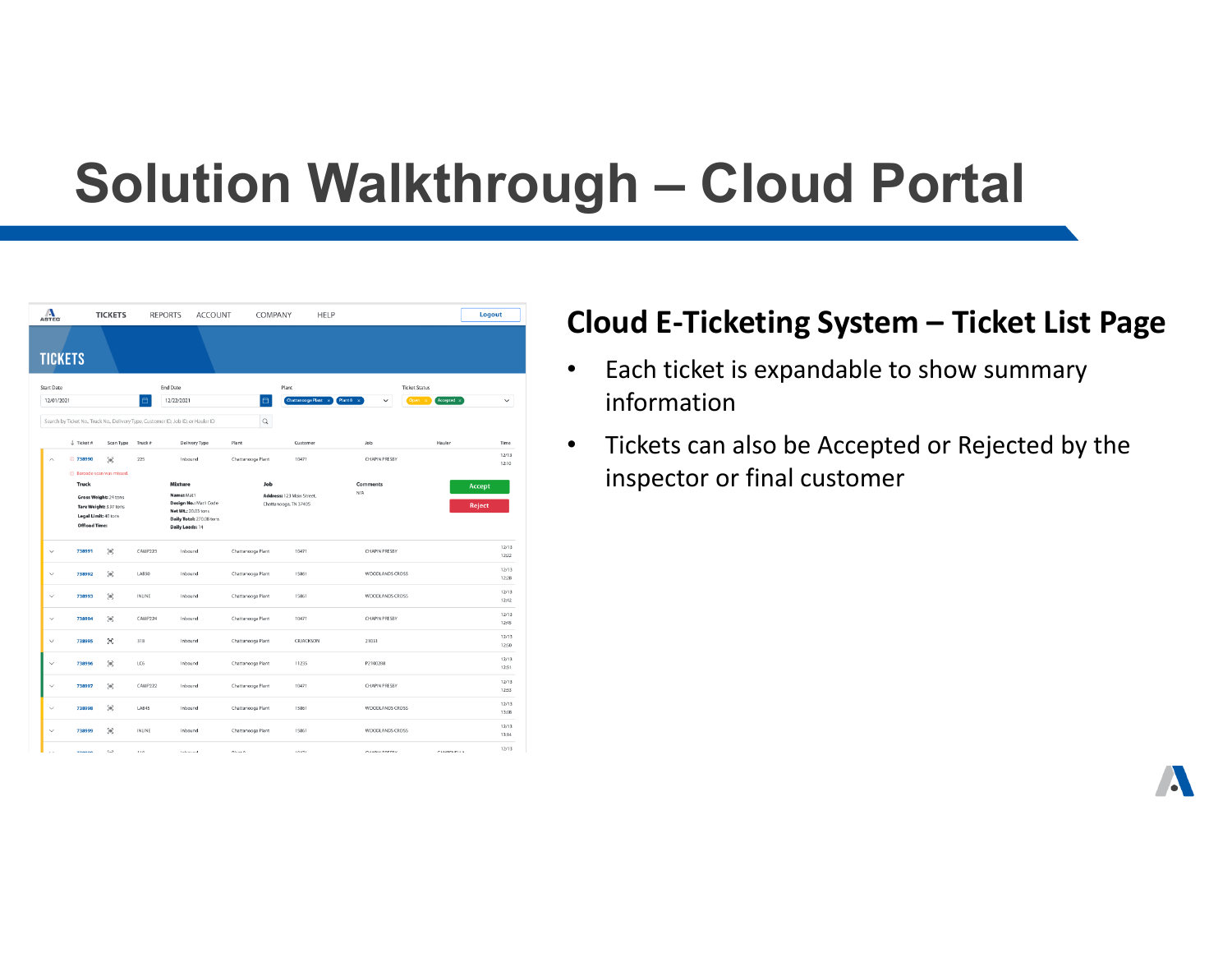•

| А<br><b>ASTEC</b>                                                                                          | <b>TICKETS</b>                                                                                                                       | <b>REPORTS</b>              | <b>ACCOUNT</b>                                                                                                                      | COMPANY                                                      | <b>HELP</b>                                                               |                                                 |                                                                                                 | Logout                                                                                     |
|------------------------------------------------------------------------------------------------------------|--------------------------------------------------------------------------------------------------------------------------------------|-----------------------------|-------------------------------------------------------------------------------------------------------------------------------------|--------------------------------------------------------------|---------------------------------------------------------------------------|-------------------------------------------------|-------------------------------------------------------------------------------------------------|--------------------------------------------------------------------------------------------|
| Tickets / Ticket #627                                                                                      | TICKET #627 POPER<br>Truck No.: 225   Columbia Plant   Customer 10471   Job: Chapin Presby<br>Hauler: --   Time: 12/09/2021 15:44:18 |                             |                                                                                                                                     |                                                              |                                                                           |                                                 |                                                                                                 |                                                                                            |
| Summary                                                                                                    | History                                                                                                                              |                             |                                                                                                                                     |                                                              |                                                                           |                                                 |                                                                                                 |                                                                                            |
| Plant: WOC 2019                                                                                            |                                                                                                                                      | <b>Customer:</b>            |                                                                                                                                     |                                                              |                                                                           |                                                 |                                                                                                 |                                                                                            |
| Job<br>Name: 0<br><b>Address:</b><br><b>Description:</b><br>Date: 3:06pm 10/21/21<br><b>Customer Name:</b> |                                                                                                                                      | <b>Mixture</b><br>Project#: | Load Size: 6 cuyd<br>Mix Time: 168 seconds<br><b>Purchase Order:</b><br>Formula: 00124aqq3                                          |                                                              | Daily Qty: 0<br>Order Qty: 0<br>Delivery Qty: 0<br><b>W/C Ratio: 0.32</b> |                                                 |                                                                                                 |                                                                                            |
| <b>Truck</b>                                                                                               |                                                                                                                                      |                             | Name<br><b>Target</b>                                                                                                               | <b>Percent Error</b>                                         | Actual                                                                    | <b>Units</b>                                    | <b>Percent Moisture</b>                                                                         |                                                                                            |
| Number: 0<br><b>Driver: Dameon</b>                                                                         |                                                                                                                                      |                             | 9490<br>Sand<br>#1 Stone<br>9340<br>1800<br>#2 Stone<br>Fly Ash<br>900<br>2100<br>Buzzi<br>11<br>Calcium<br>$\overline{9}$<br>Water | $-0.9$<br>$-0.4$<br>$-2.2$<br>$-1.7$<br>$-0.7$<br>0.0<br>0.0 | 9400<br>9300<br>1760<br>885<br>2085<br>11<br>9                            | lbs<br>lbs<br>Ibs<br>Ibs<br>Ibs<br>floz<br>gals | 6.4<br>4.8<br>$\overline{1}$<br>$\ddot{\mathbf{0}}$<br>$\mathbf{0}$<br>$\bf{0}$<br>$\mathbf{0}$ |                                                                                            |
| Comments                                                                                                   |                                                                                                                                      |                             |                                                                                                                                     |                                                              |                                                                           |                                                 |                                                                                                 |                                                                                            |
| Lorem i[sum siafsljfas safslkjf;asjkdf;az                                                                  |                                                                                                                                      |                             |                                                                                                                                     |                                                              |                                                                           |                                                 |                                                                                                 |                                                                                            |
| Save                                                                                                       | Cancel                                                                                                                               |                             |                                                                                                                                     |                                                              |                                                                           |                                                 |                                                                                                 |                                                                                            |
|                                                                                                            | <b>ASTEC</b>                                                                                                                         |                             |                                                                                                                                     |                                                              |                                                                           |                                                 |                                                                                                 | <b>Astec Industries</b><br>1725 Shepherd Rd, Chattanooga, TN 37421<br>(423) 899-5898<br>0V |

#### **Cloud E ‐Ticketing System – Ticket Details Page**

- $\bullet$ All ticket data is presented here
- •• Batch ingredient table including:
	- $\bullet$ Ingredient name
	- $\bullet$ Target, Actual, Percent error
	- •Units
	- •Percent moisture
- Comments section to save comments to the ticket
- •Ticket history tab to view comment and status history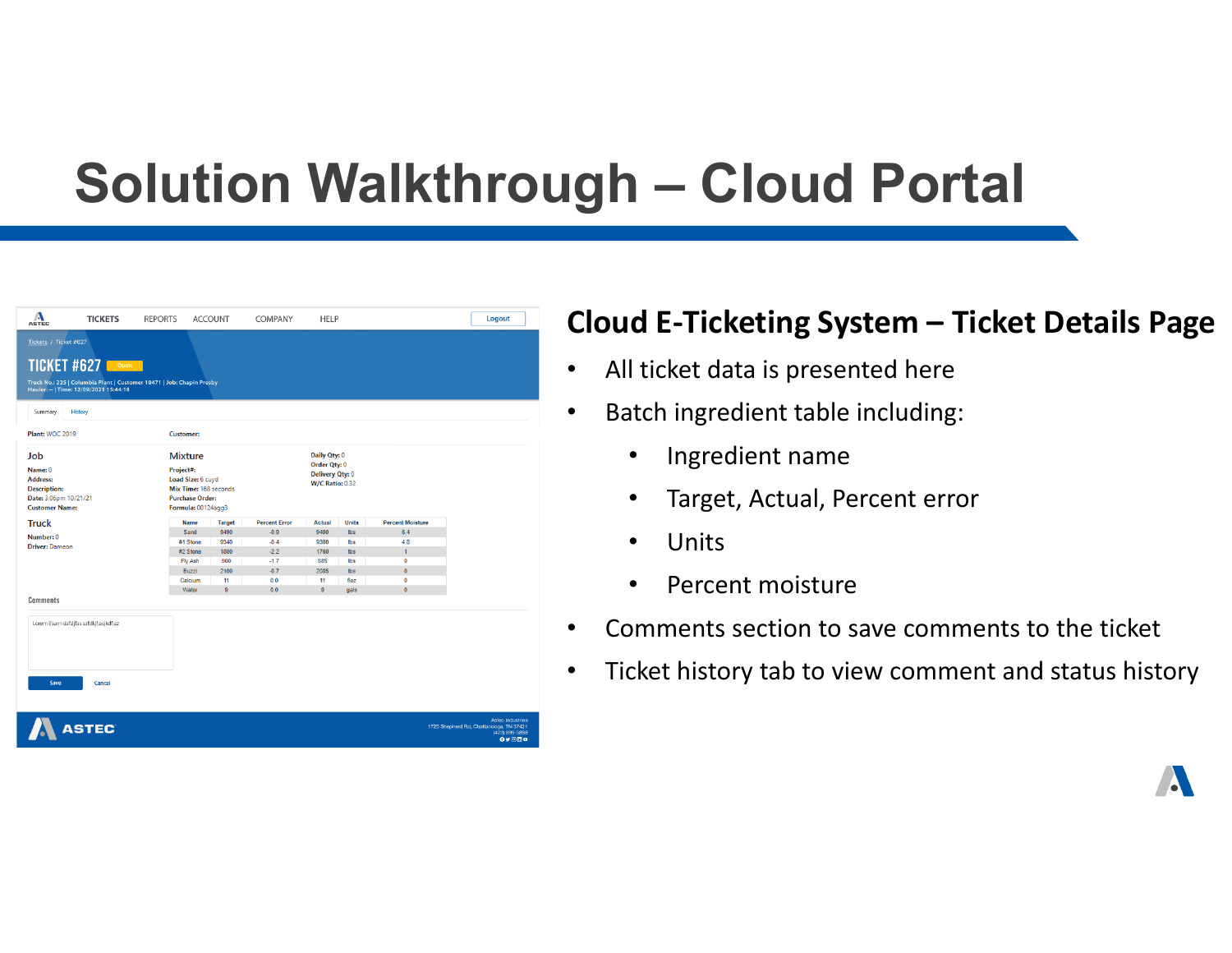| Λ<br><b>ASTEC</b>                                 | <b>TICKETS</b>     | <b>REPORTS</b><br><b>ACCOUNT</b> | COMPANY                     |                     |                                         | Logout                                                            |
|---------------------------------------------------|--------------------|----------------------------------|-----------------------------|---------------------|-----------------------------------------|-------------------------------------------------------------------|
| <b>Tickets / Assignments</b>                      | <b>ASSIGNMENTS</b> |                                  |                             |                     |                                         |                                                                   |
| Users & Companies<br><b>Users &amp; Companies</b> | <b>Rules</b>       | Q Search Users and Companies     | Show All<br>Show Only Users | Show Only Companies |                                         |                                                                   |
| Name                                              |                    | Email                            | Company                     | Role                | <b>Assigned Tickets</b>                 | <b>Actions</b>                                                    |
|                                                   | Carol Danvers      | caroldanvers@astecindustries.com | Astec Industries            | Admin, Weighmaster  | ×.                                      |                                                                   |
| Henry Pym                                         |                    | henrypym@company5.com            | Company 5                   | General User        | 4                                       |                                                                   |
| Robert Bruce<br>г                                 |                    | robert.bruce@company5.com        | Company 5                   | General User        | 19                                      |                                                                   |
| г<br><b>Steve Rogers</b>                          |                    | steverogers@astecindustries.com  | Astec Industries            | Admin               | à.                                      |                                                                   |
| $\Box$<br>Clint Barton                            |                    | clintbarton@astecindustries.com  | Astec Industries            | Admin               | $\sim$                                  |                                                                   |
| r                                                 | Natasha Romanoff   | natasharom@company2.com          | Company 2                   | General User        | 29                                      |                                                                   |
| ∩<br>Sam Wilson                                   |                    | samlwilson@company1.com          | Company 1                   | General User        | 3                                       |                                                                   |
| Peter Parker                                      |                    | peter.parker.nyc@company.com     | Company                     | General User        | 46                                      | $\cdots$                                                          |
| г<br>Jessica Jones                                |                    | jjones@copmany4.com              | Company 4                   | General User        | 17                                      |                                                                   |
|                                                   | Stephen Strange    | drstrange@astecindustries.com    | Astec Industries            | Admin               | $\overline{\phantom{a}}$                |                                                                   |
|                                                   |                    |                                  |                             |                     | Previous                                | Next<br>$\overline{2}$<br>1-10 of 356                             |
|                                                   | <b>ASTEC</b>       |                                  |                             |                     | 1725 Shepherd Rd, Chattanooga, TN 37421 | <b>Astec Industries</b><br>(423) 899-5898<br>$0$ y $0$ in $\circ$ |

#### **Cloud E ‐Ticketing System – Ticket Assignment**

- $\bullet$  Tickets can be assigned to users within a company and shared with other companies/agencies
- • Assignment management page allows easy visibilityand control over which users and companies tickets have been shared with
- $\bullet$  Users will only see tickets they have been assigned by an Admin user, all other tickets will be hidden
- •Admin users will see all tickets available

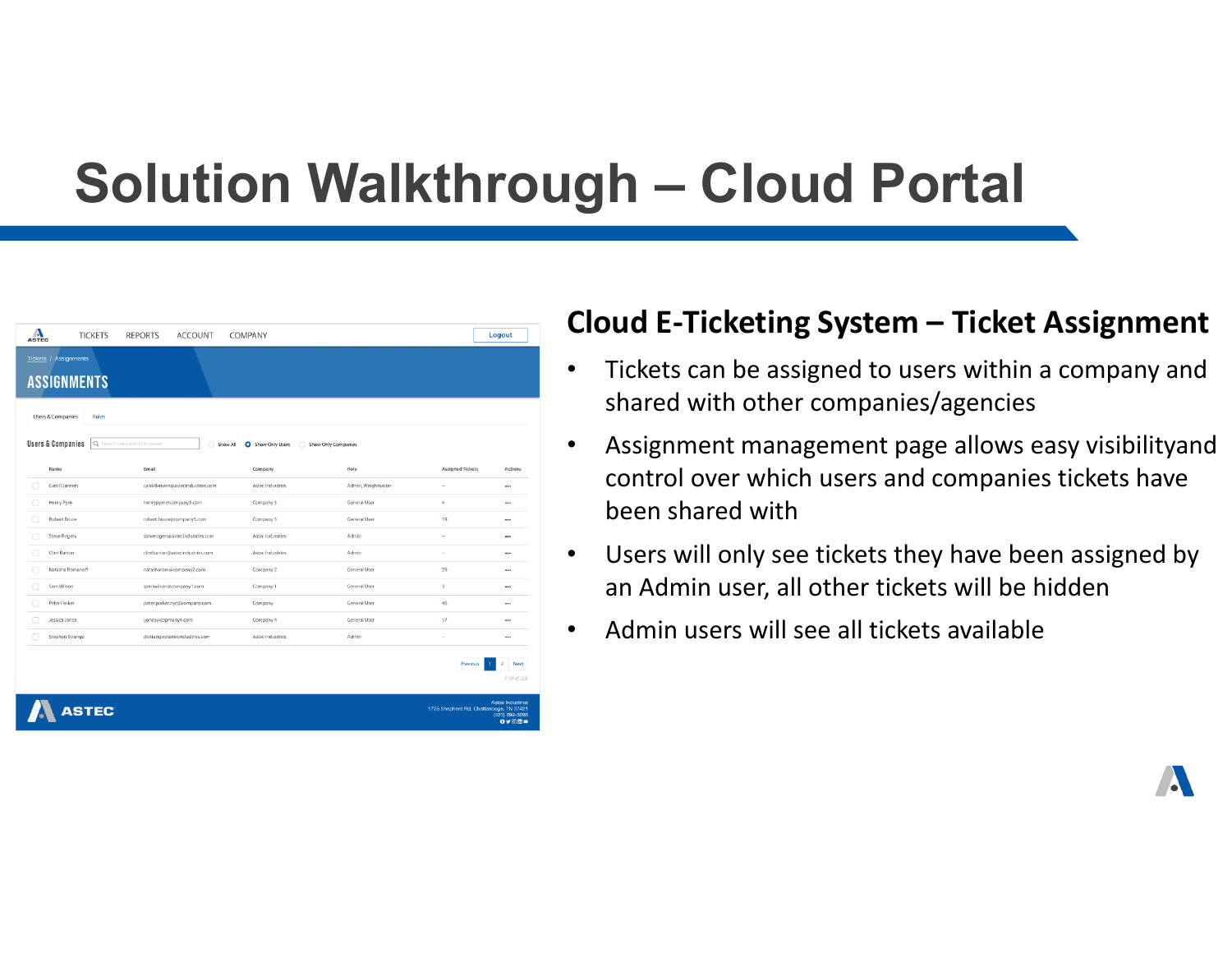| $\Lambda$                                           | <b>TICKETS</b> | <b>REPORTS</b>                               | <b>ACCOUNT</b> | COMPANY | Logout                                                                                                        |
|-----------------------------------------------------|----------------|----------------------------------------------|----------------|---------|---------------------------------------------------------------------------------------------------------------|
|                                                     |                | Tickets / Assignments / Assign Ticket Access |                |         |                                                                                                               |
|                                                     |                | <b>ASSIGN TICKET ACCESS</b>                  |                |         |                                                                                                               |
| Assigned To                                         |                |                                              |                |         |                                                                                                               |
| Carol Danvers X<br><b>Type of Access</b>            | Henry Pym ×    | Robert Bruce $\times$                        |                |         |                                                                                                               |
| Add ticket assignment rules<br>Add all tickets with |                | Assign specific tickets                      |                |         |                                                                                                               |
| Customer                                            | $\checkmark$   | Select_<br>$\check{~}$                       |                |         |                                                                                                               |
| + Add Condition                                     |                | Q Search<br>08562                            |                |         |                                                                                                               |
| Cancel                                              |                | 10471<br>11235                               |                |         |                                                                                                               |
|                                                     |                | 15861                                        |                |         |                                                                                                               |
|                                                     |                | CRJACKSON                                    |                |         |                                                                                                               |
|                                                     |                | CWMATTHEWS                                   |                |         |                                                                                                               |
|                                                     |                |                                              |                |         |                                                                                                               |
|                                                     |                |                                              |                |         |                                                                                                               |
|                                                     |                |                                              |                |         |                                                                                                               |
|                                                     |                |                                              |                |         |                                                                                                               |
|                                                     |                |                                              |                |         |                                                                                                               |
|                                                     |                |                                              |                |         |                                                                                                               |
|                                                     |                |                                              |                |         |                                                                                                               |
|                                                     | <b>ASTEC</b>   |                                              |                |         | Astec Industries<br>1725 Shepherd Rd, Chattanooga, TN 37421<br>$(423) 899 - 5898$<br>$O$ $\times$ $O$ $O$ $O$ |

#### **Cloud E ‐Ticketing System – Ticket Assignment**

- $\bullet$ • Rules can be created to assign tickets based on ticket data
	- $\bullet$  Example 1: Assign all tickets from Plant #2 to John Doe and Jane Doe
	- $\bullet$  Example 2: Assign all tickets from Plant Madison #3 AND Job I‐94 South to Andy Smith, Chris Adams, WisDOT.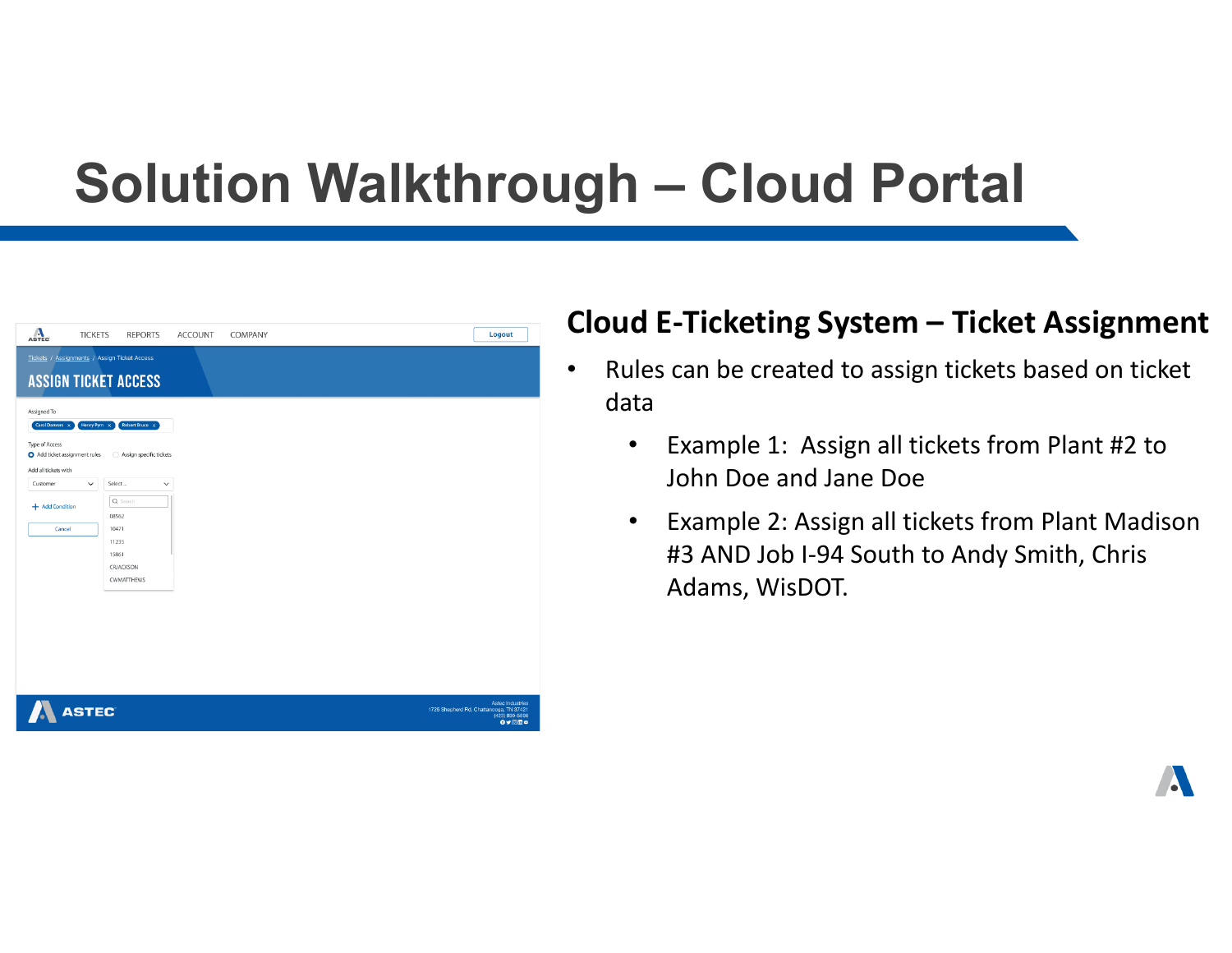| $\Lambda$                                                                    | <b>TICKETS</b>     | <b>REPORTS</b> | <b>ACCOUNT</b> | COMPANY |                     | Logout                                                                                        |
|------------------------------------------------------------------------------|--------------------|----------------|----------------|---------|---------------------|-----------------------------------------------------------------------------------------------|
| <b>REPORTS</b>                                                               |                    |                |                |         |                     |                                                                                               |
| <b>Generate Report</b>                                                       | <b>Find Report</b> |                |                |         |                     |                                                                                               |
| Date:<br>▭<br>2/8/2022<br><b>Time Range:</b><br>$\circledcirc$<br>Start Time |                    |                |                | to      | $\odot$<br>End Time |                                                                                               |
| Job Number:<br>e.g. A-12345                                                  |                    |                |                |         |                     |                                                                                               |
| Plant:                                                                       |                    |                |                |         |                     |                                                                                               |
| e.g. Plant 1                                                                 |                    |                |                |         |                     |                                                                                               |
| <b>Generate Report</b>                                                       |                    |                |                |         |                     |                                                                                               |
|                                                                              |                    |                |                |         |                     |                                                                                               |
|                                                                              |                    |                |                |         |                     |                                                                                               |
|                                                                              |                    |                |                |         |                     |                                                                                               |
|                                                                              | <b>ASTEC</b>       |                |                |         |                     | Astec Industries<br>1725 Shepherd Rd, Chattanooga, TN 37421<br>(423) 899-5898<br>$0$ y $@$ mo |

#### **Cloud E ‐Ticketing System – Reporting**

- $\bullet$  Daily Summary Report including all tickets from each day work was performed
- • Downloadable report can be imported into another system

| Date:<br>Shift:<br><b>Tickets</b> | <b>Report Summary</b><br><b>Job Number:</b><br><b>Report Name:</b><br><b>Report Comment:</b> | $\mathbf{O}$<br>10/21/2021 | 12:00am to 11:59pm<br>Shift Summary Columbia Plant 10/21/2021 |                 |                 |                        |                |                  |                   |                    |                |
|-----------------------------------|----------------------------------------------------------------------------------------------|----------------------------|---------------------------------------------------------------|-----------------|-----------------|------------------------|----------------|------------------|-------------------|--------------------|----------------|
| #                                 | Project#                                                                                     | Plant                      | <b>Purchase Order</b>                                         | <b>Batch</b>    |                 |                        | <b>Truck</b>   |                  |                   |                    | Timestamp      |
|                                   |                                                                                              |                            |                                                               | <b>Mix Name</b> | <b>Mix Time</b> | <b>Water To Cement</b> | ID             | <b>Load Size</b> | <b>Load Units</b> | <b>Driver Name</b> |                |
| 1281                              |                                                                                              | <b>WOC 2019</b>            |                                                               | 00124agg3       | 168             | 0.32                   | $\bf{0}$       | 6                | cuyd              | Dameon             | 15:06 10/21/21 |
|                                   | No Inspector Comment                                                                         |                            |                                                               |                 |                 |                        |                |                  |                   |                    |                |
| 1277                              |                                                                                              | <b>WOC 2019</b>            |                                                               | 00124agg3       | 58              | 0.45                   | $\overline{0}$ | 6                | cuvd              | <b>Dameon</b>      | 09:46 10/21/21 |
|                                   | No Inspector Comment                                                                         |                            |                                                               |                 |                 |                        |                |                  |                   |                    |                |
| 1276                              |                                                                                              | <b>WOC 2019</b>            |                                                               | 00124agg3       | 119             | 0.45                   | $\overline{0}$ | 6                | cuyd              | Dameon             | 09:44 10/21/21 |
|                                   | No Inspector Comment                                                                         |                            |                                                               |                 |                 |                        |                |                  |                   |                    |                |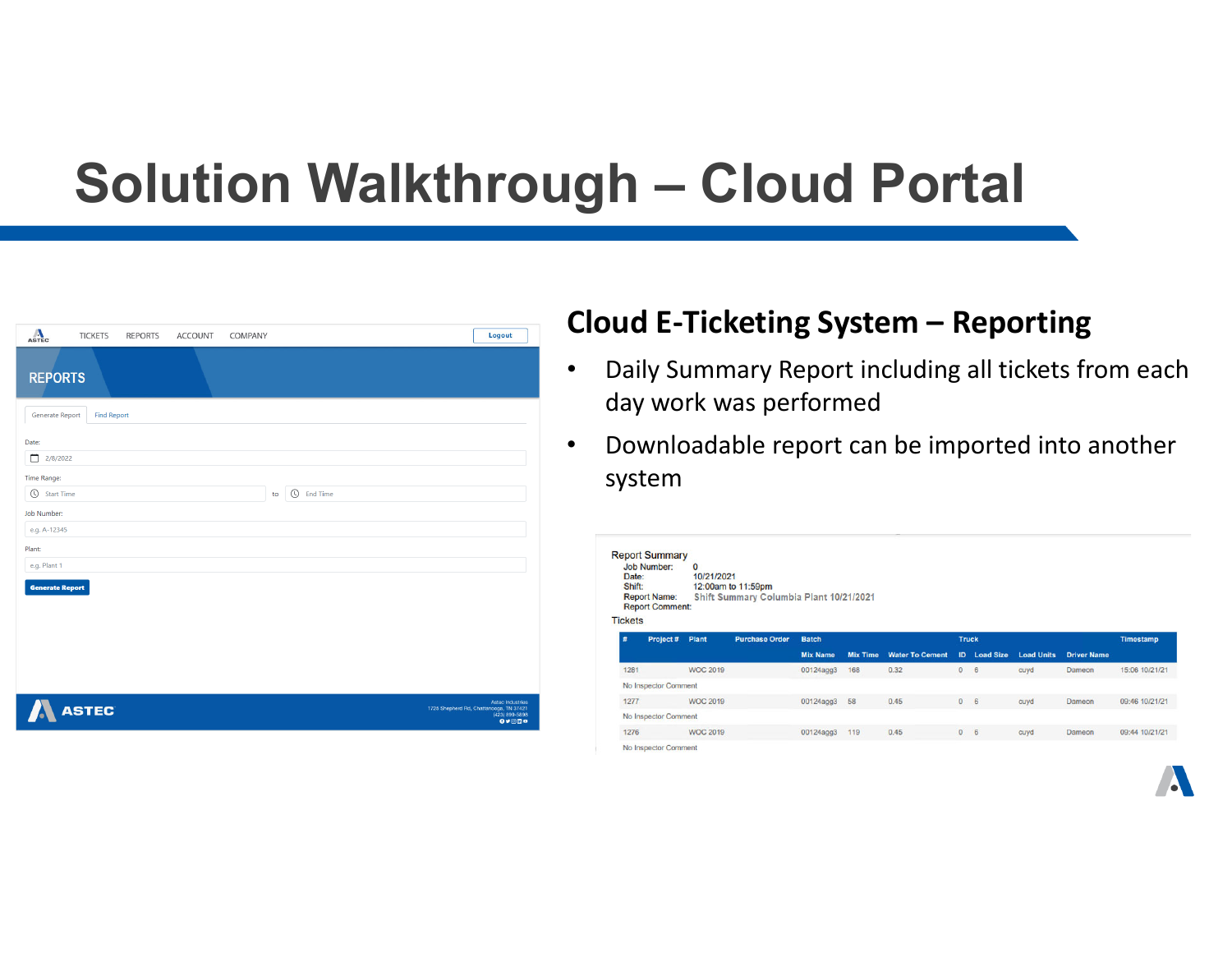### **Our Request**

- What are the use cases for various stakeholders $\mathcal{L}_{\mathcal{A}}$  , where  $\mathcal{L}_{\mathcal{A}}$  is the set of the set of the set of the set of the set of the set of the set of the set of the set of the set of the set of the set of the set of the set of the set of the set of the WisDOT, Plant Operators, Pavers
- Is there anything missing?